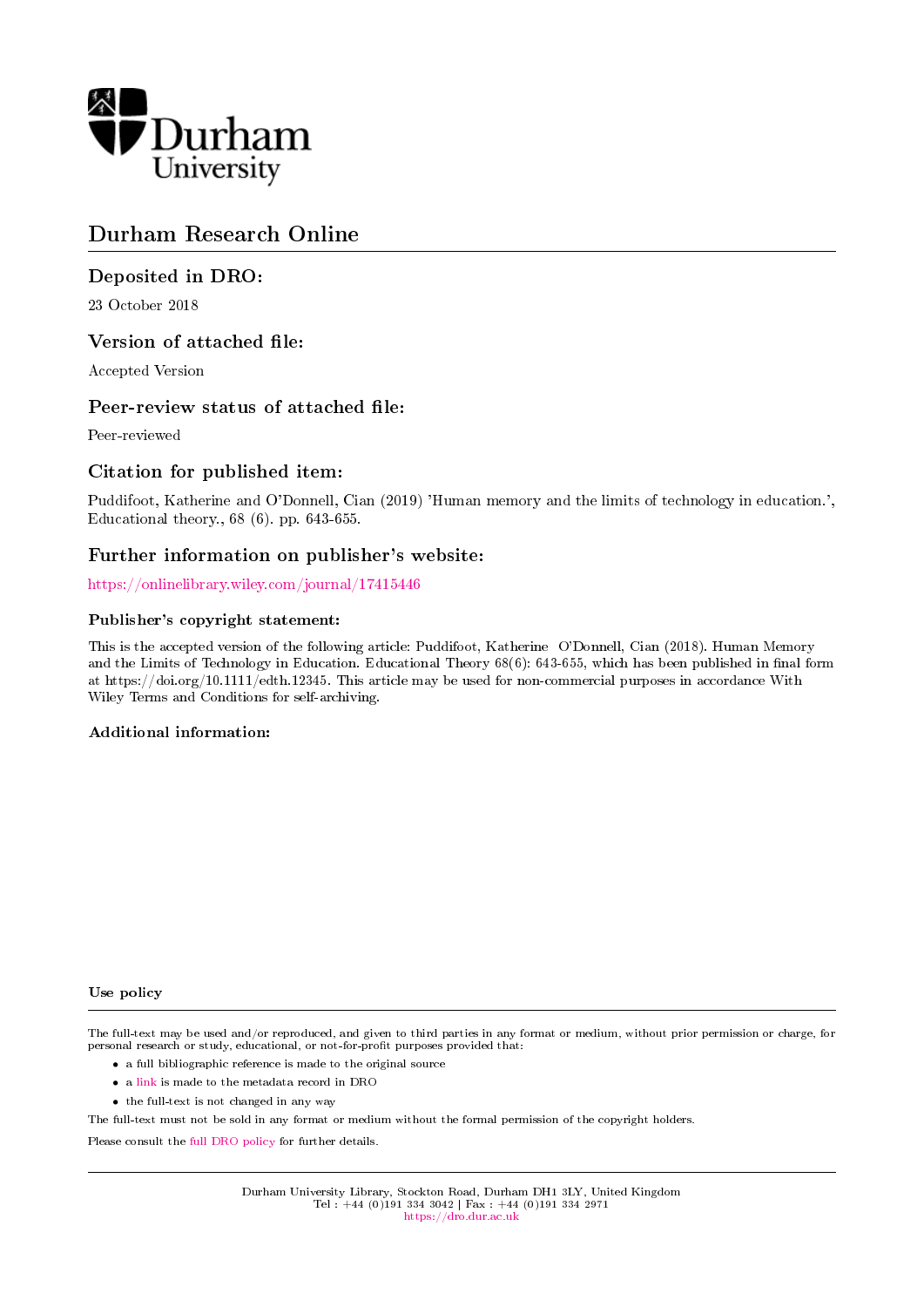### **Human Memory and the Limits of Technology in Education**

- Katherine Puddifoot (1), Cian O'Donnell (2)
- (1) Department of Philosophy, Durham University, UK

(2) School of Computer Science, Electrical and Electronic Engineering, and Engineering

Maths, University of Bristol, UK

 **Abstract** Human memory systems perform various functions beyond simple storage and retrieval of information. They link together information about events, build abstractions, and perform memory updating. In contrast, typical information storage and access technologies, such as note-taking applications and Wikipedia, tend to store information verbatim. In this article, we use results from cognitive psychology, neuroscience and machine learning to argue that the increased dependence on such technologies in education may come at a price: the missed opportunity for memory systems of student learners to form abstractions and insights from newly learned information. This conclusion has important implications for how technologies should be adopted in education.

### **1. Introduction**

 Numerous technologies are now used within educational settings, with the aim of improving the learning experience and student outcomes. Examples include: distance/online/virtual learning; the use of analytics to gather and utilise data about student learning habits; interactive learning applications/tools; audio-visual teaching aids; and information storage 21 and access technologies.<sup>1</sup> The increasing use of technologies within educational settings raises important questions about the extent to which traditional methods of teaching and learning should be supplanted by new methods involving the use of technology. In this paper, we highlight a potential danger to supplanting some teaching methods with alternatives that involve using technologies.

 We focus on the use of what we call *information storage and access technologies*. These technologies store information that can easily and rapidly be accessed by anyone with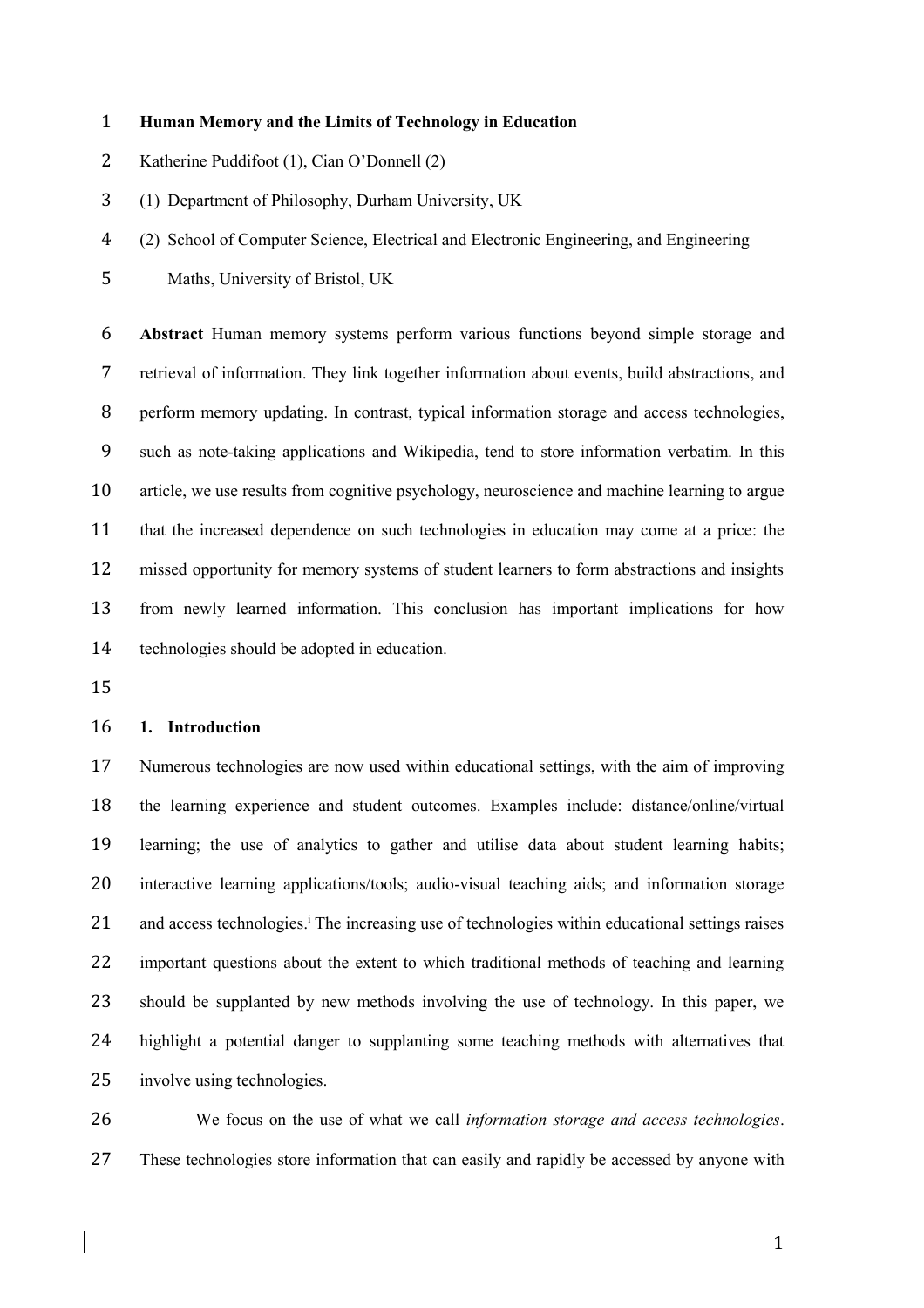an understanding of how to use them. They can be contrasted to technologies that directly act 2 as a means of support to learning activities rather than providing access to information.<sup>ii</sup> Included in the relevant category are: (i) personal devices such as flash drives, cloud storage, and note-taking applications, in which students can store information that they have been taught; (ii) open access resources such as Wikipedia or Google that contain information that other people have made available; (iii) restricted access resources such as digital textbooks or the online learning environments for specific courses of study, which include course-related documents and resources; and (iv) social media resources, in which information shared by other people can be accessed and used by a student in their studies. For some purposes, people may distinguish between devices that store self-generated information (e.g. note- taking applications) and devices that store other-generated information (e.g. Wikipedia), but 12 for our purposes we treat both equally.

 We recognise that these technologies perform numerous important roles within contemporary education settings, ameliorating the student experience and student outcomes in a variety of important ways. However, we highlight a danger associated with the adoption of these technologies within an educational setting. Because of the benefits of the technologies, some people have argued that educational methods should be overhauled, so that significantly less emphasis is placed on students engaging in learning that involves storing information to memory systems in the human brain. We argue that there are important functions performed by human memory systems— the linking together of information found in different sources, 21 the production of abstract representations, and the updating of learnt information over time— which are unlikely to be performed if educational methods are overhauled in this way. We argue that these functions are essential to the achievement of one of the central goals of education, i.e. the transference of learning. Consequently, a move away from storing information internally in our brains has the potential to have a detrimental effect on educational outcomes because it can prevent students from achieving transference. Our argument draws on findings from cognitive psychology, neuroscience and machine learning.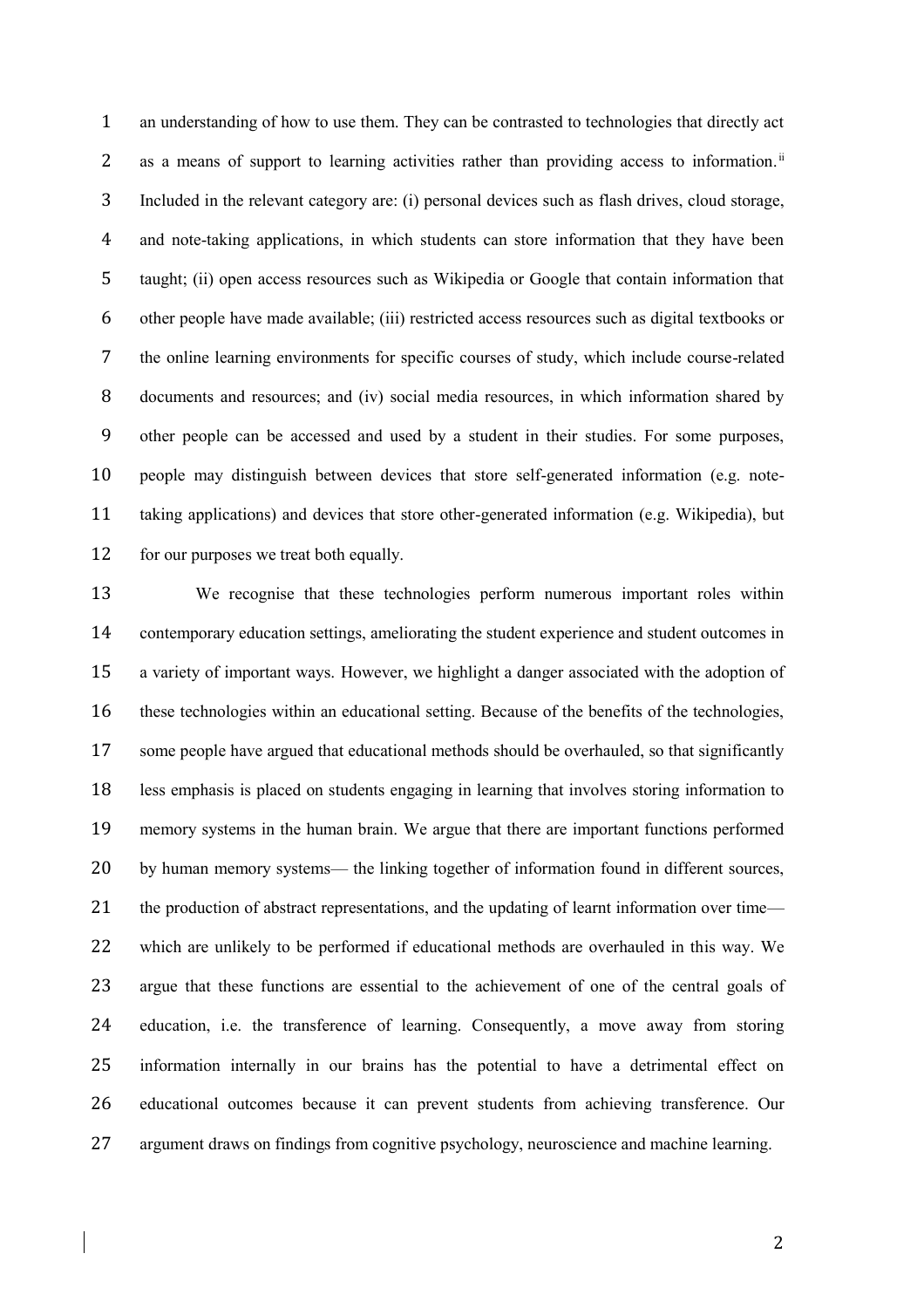The structure of our argument is as follows. In section 2, we show why information storage and access technologies are attractive to those working within an educational setting. In section 3, we highlight the functions performed by internal memory that will be the focus of discussion. In section 4, we show how these functions are important and valuable within an educational setting, improving the student experience and learning outcomes by facilitating transference of learning—a central goal of education. Then, in section 5, we show that these functions might not be performed, and transference not achieved, if there is an increased focus within education on using information storage and access technologies.

- 
- 

### **2. The appeal of technology in education**

 Information storage and access technologies have several features that make them attractive for use in education. Contemporary digital technologies have large storage capacities. Information stored to these devices is easily compressed and therefore a large amount can be 14 stored on small physical devices.<sup>iii</sup> The technologies are highly reliable at storing accurate, verbatim representations of information that are then available for retrieval. The information 16 stored in these technologies can be easily edited,<sup>iv</sup> searched through, copied, and shared. In 17 contrast, human memory systems have only limited storage capacities. There is a huge psychological literature suggesting that people are not only susceptible to forgetting, we are 19 also susceptible to *misremembering*, vi recalling details of an event inaccurately. Vii Human memory systems are therefore fallible with respect to the goal of storing accurate verbatim representations of information. Finally, human memory systems are largely private. If a person wishes to access information stored in another person's internal memory systems, their success depends on the ability to identify and communicate their need, and on the other person's willingness, as well as their ability, to access and to provide this information. Meanwhile, technologies such as Wikipedia, Google and social media provide easy, public access to information.

27 On a view according to which memory works as a storehouse, vili only functioning to store and provide access to information, the types of technologies that we are discussing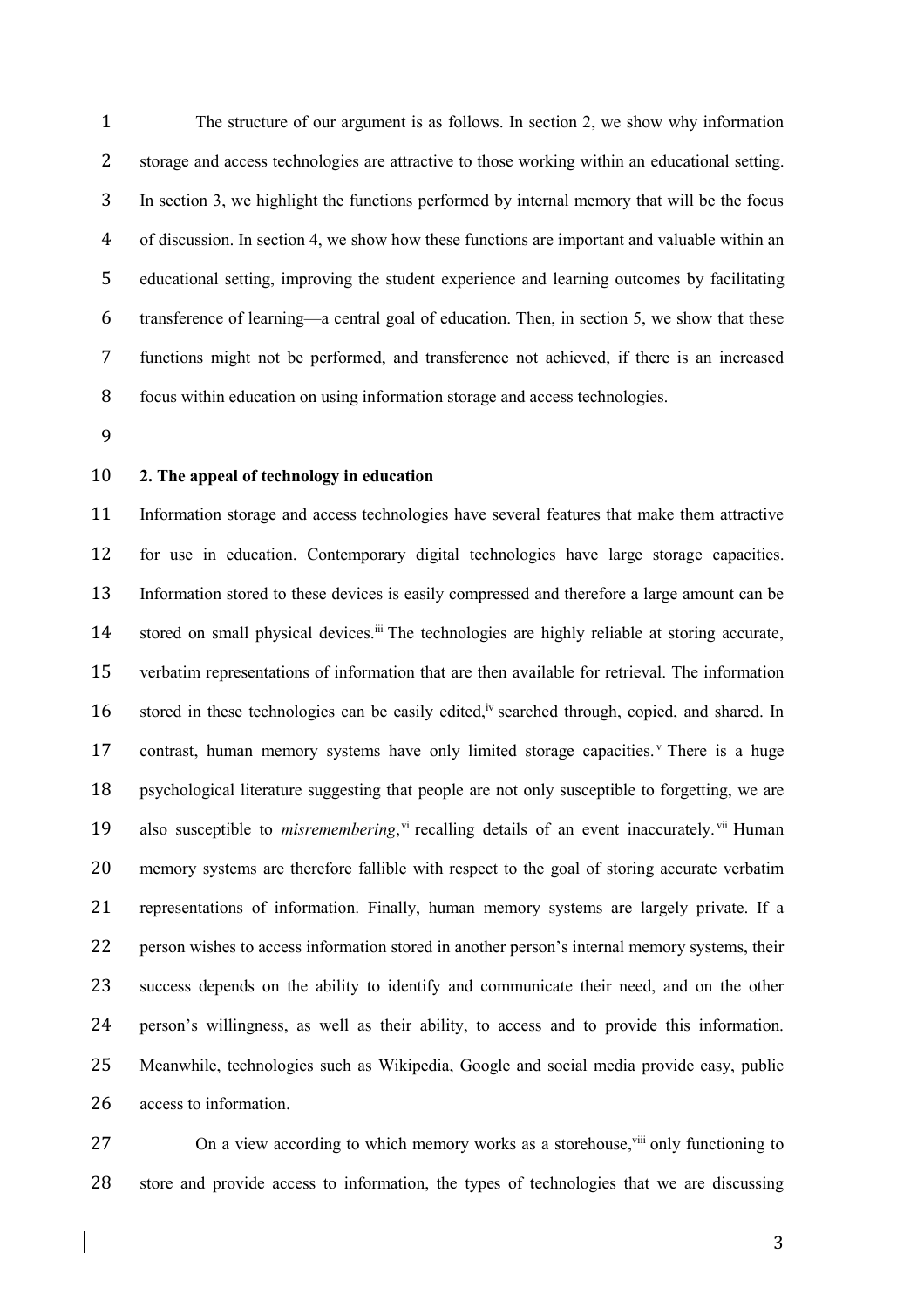would seem to overwhelmingly, if not only, bring benefits, inside and outside of education. They provide better storage capacities, more accurate records of information, and more ready access to a wider set of information than internal memory systems. However, the memory-as-4 storehouse picture has been widely rejected within philosophy of memory<sup>ix</sup> and cognitive 5 psychology<sup>x</sup> and is increasingly being criticised in neuroscience.<sup>xi</sup> It is now widely accepted that memory systems perform numerous important functions other than storage and 7 retrieval.<sup>xii</sup> Our claim is that these functions are both important to education and unlikely to be performed if students reduce the extent to which they internalise information to memory because of the adoption of information storage and access technologies.

 We therefore highlight how discussions within the cognitive sciences put pressure on positions like that of connectivism within educational theory, according to which it is not the learning that occurs within a person that is important but instead the networks that they form, with computer networks, social networks, etc. as it is through these that people can acquire 14 accurate, up-to-date information.<sup>xiii</sup> We argue that the learning that occurs within the person, in their internal memory systems, can be vital to supporting important functions of learning. Our view also highlights shortcomings of some educational practices that involve the use of information storage and access technologies to perform functions traditionally performed by internal human memory systems, e.g. allowing students to use information storage and access 19 technologies inside the examination room. Xiv We show that there are important functions of human memory systems that are less likely to be performed if such practices are adopted**.**

 To be clear, our aim is not to advocate the use of technology-free examinations or any other specific traditional methods of teaching and learning. It is consistent with the claims made in the current paper that, for example, the *constructivist* view of education is correct. According to constructivism, students should be active learners, using existing knowledge to 25 engage in activities that lead to the acquisition of further knowledge.<sup> $xy$ </sup> Adaptive learning technologies may help accelerate this process by, for example, tailoring feedback or lines of 27 instruction to suit each particular student.<sup> $xvi$ </sup> It is also consistent with the view defended in this paper that both informal and formal methods of learning are valuable. Informal methods of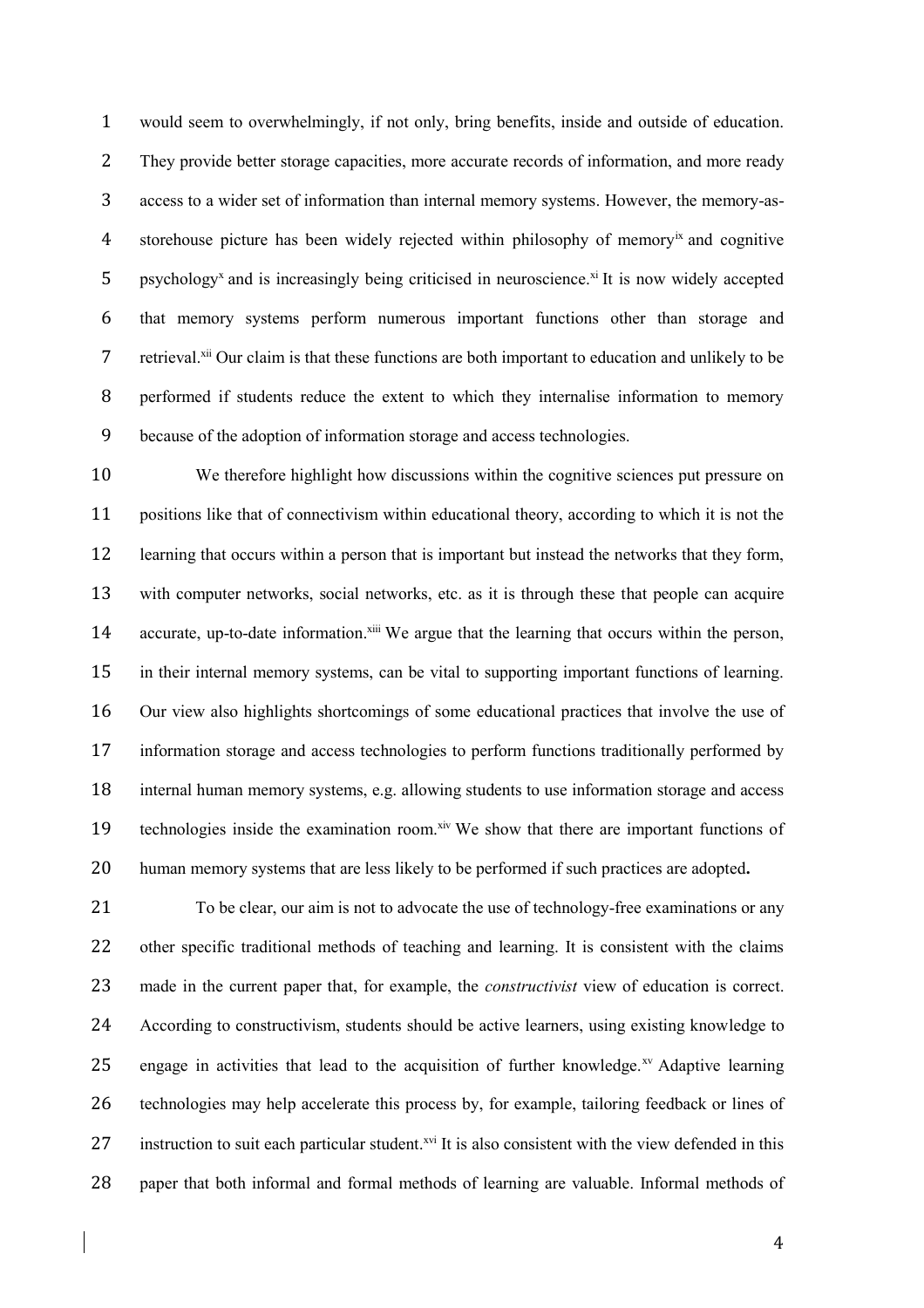learning tend to take place outside of a structured learning environment and do not tend to 2 involve rigorous testing.<sup>xvii</sup> One can learn informally outside the classroom in everyday 3 life.<sup>xviii</sup> It is consistent with our view that active and informal learning are highly valuable. What our argument emphasises that if learning, either utilising these methods or not, does not involve the internalisation of information, student learning can be negatively affected.

# **3. Human Memory and Its Functions**

 The aim of this section is to spell out in more detail the functions other than those suggested by the memory-as-storehouse view that are performed by human memory systems. It outlines results from the fields of neuroscience, cognitive psychology and machine learning that show how the brain mechanisms underlying memory are responsible for: (i) linking together information about different events, (ii) building abstract representations, (iii) updating memories in light of most recent information.

 Let us begin with considering how biological memory systems link together information about different events. In a learning setting, this will usually involve linking the newly learned information with existing, older memories for other events and concepts. In neuroscience, this linking is generally thought to occur slowly over days and nights as part of a larger process termed *systems consolidation*. Consolidation here is defined as a process that crystallises new memories so that they become less malleable and more locked-in over 20 time. <sup>xix</sup> Neuroscientists believe that systems consolidation involves a two-stage process: first, new memories are encoded in the hippocampus directly following the experience. Second, over the following days and weeks the newly learned information is tranferred from the 23 hippocampus to the neocortex where it is linked to existing memories and stored long-term. $^{xx}$  Mechanistically, the basic transfer of information from hippocampus to neocortex is believed 25 to happen via repeated *replay* of episodic memories by the hippocampus during sleep.<sup>xxi</sup> The idea is that memory replay by hippocampus during sleep drives neocortical brain networks, activating both some representation of the new memory, plus related older memories. This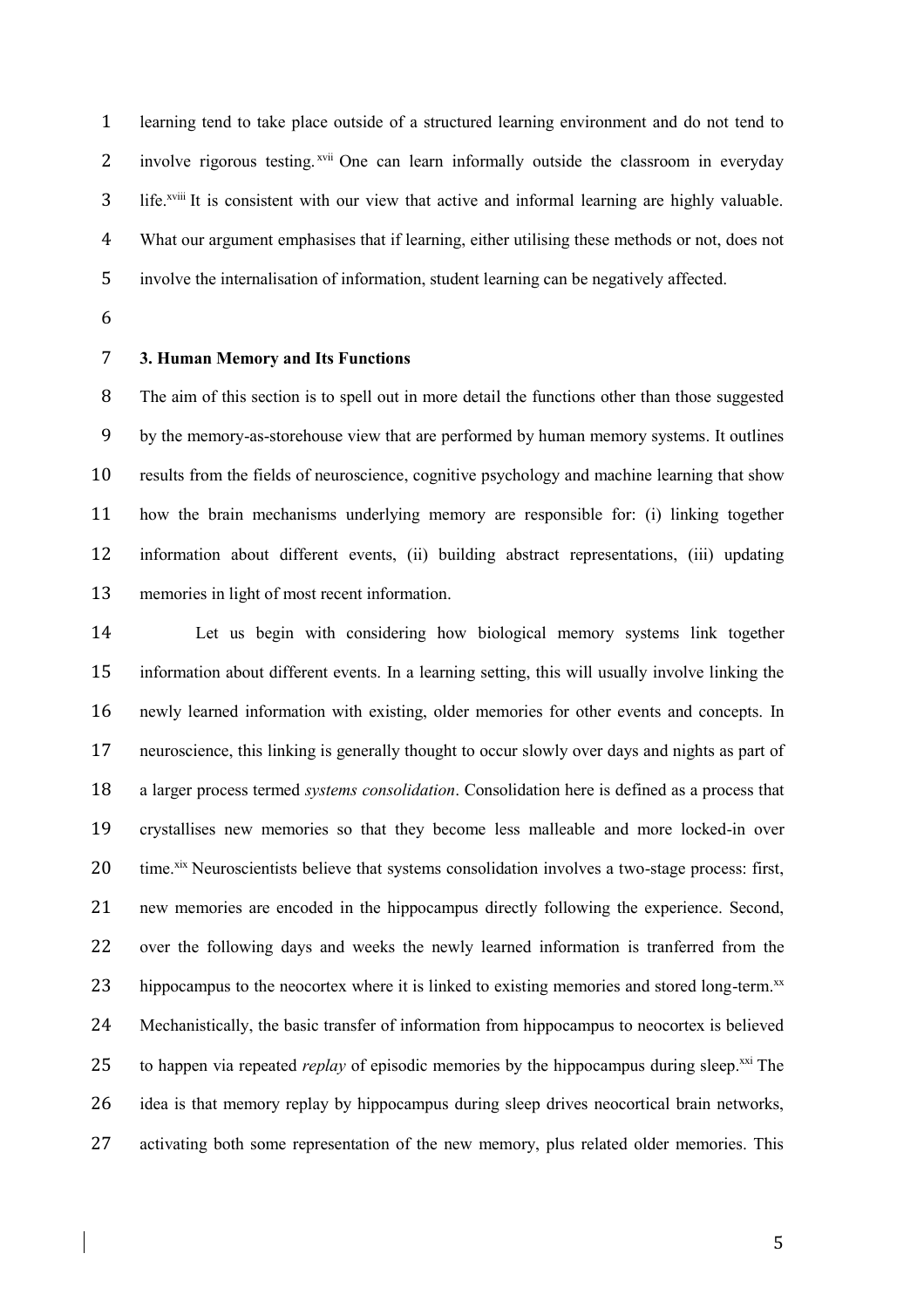co-activation triggers strengthening of interconnections between the sets of active neocortical neurons, and so links the new memory with existing knowledge.

 Of the three memory processes we describe, this standard account of systems consolidation model accounts only for the first (linking together of information). Importantly however, this consolidation process also seems to parallel the abstraction and generalisation 6 of memories into simpler representations. ${}^{xxii}$  This is a process that is taken by cognitive psychologists to explain a large range of memories, as it is thought that representations of the 8 gist of events remain as verbatim details fade.<sup>xxiii</sup> Although it is not known how memory generalisation works at the neural level, two recent theoretical models have been put forward. Lewis and Durrant suggest that if multiple memories were to be replayed concurrently by the brain, then "the overlapping replay of related memories selectively strengthens shared 12 elements". xxiv As the non-overlapping elements of these memories will not be reinforced, they are more likely to be forgotten. This model fits with the common-sense view that an abstraction should be built out of the common elements of different items, while ignoring 15 their differentiating details. O'Donnell and Sejnowski<sup>xxv</sup> propose a different model for memory generalisation, where memory replay during non-REM sleep results in a biochemical template being laid down in the neocortical neurons that were activated by the replayed memory. This template is then used during the subsequent REM phase of the sleep cycle (when most vivid dreams occur) to selectively strengthen connections from neurons outside the template to those neurons inside the template. This should have the effect of broadening the original memory representation to incorporate a wider set of neurons. In contrast to the Lewis and Durrant model, the O'Donnell and Sejnowski model proposes that generalisations are not formed by finding commonalities between pairs of memory items, but by taking a single memory and meshing it with existing prior knowledge about the world, so generalising 25 its contents.

 A related insight into how human memory generalisation might work comes from the field of machine learning. Machine learning researchers seek to build computer programs that learn how to perform a task by encountering example 'training' data points and updating their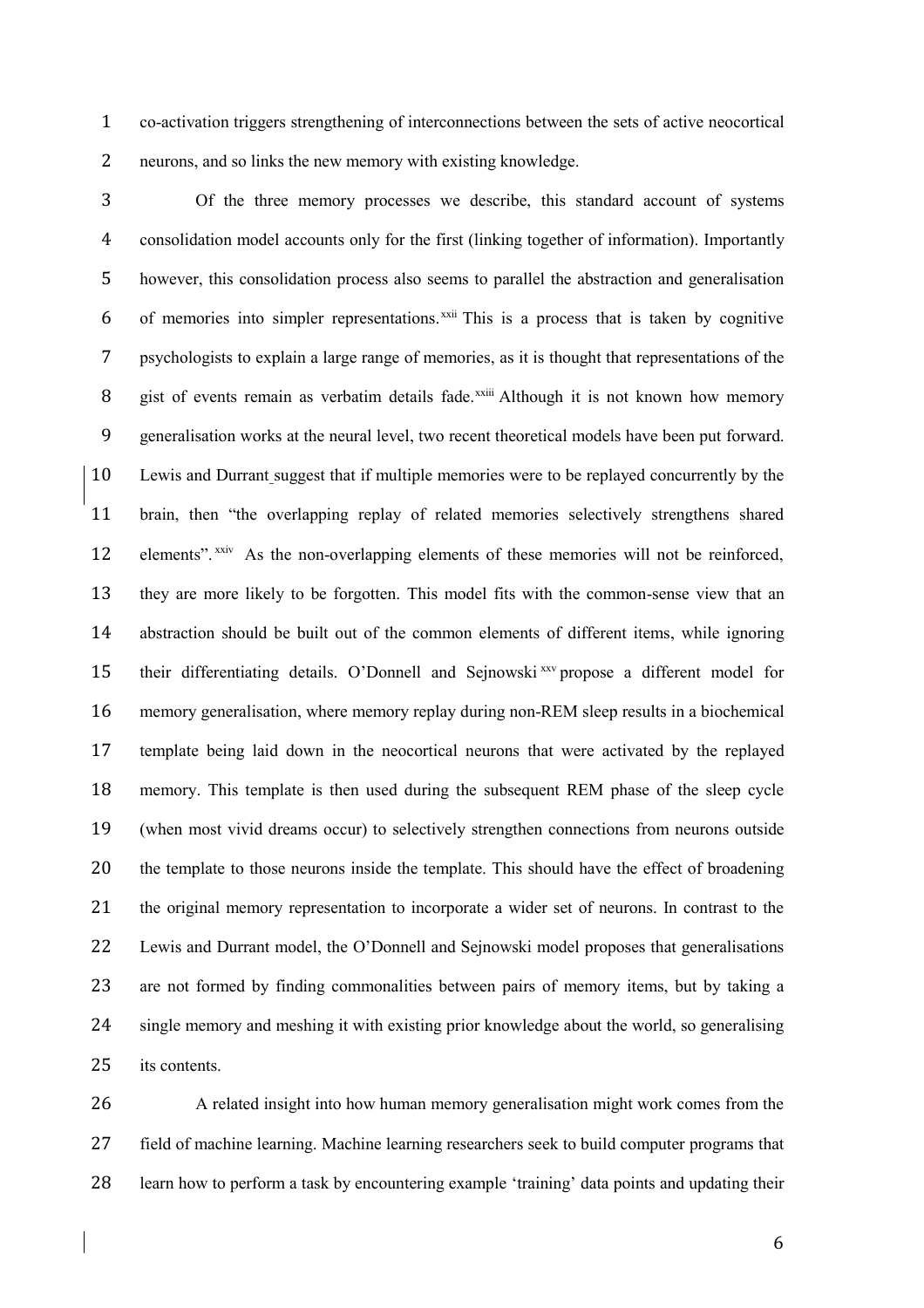algorithms accordingly, mimicking how humans learn cumulatively. In this field, it is well appreciated that the ability of a computer program to generalise from specific training examples to perform well on a broader set of tasks can be impaired by *overfitting*. Overfitting happens when a statistical model learns to capture too well every detail of the specific examples that it happened to see during training. If these details are irrelevant for the broader problem, then they may impair generalisation on future tasks. Machine learning researchers have discovered several methods for reducing the effects of overfitting. One powerful solution is to build in prior knowledge that the computer programmer may have of the structure of the problem. Ideally this prior structural information will bias the computer program towards solutions that lead to better performance on data or related tasks. For example, a program that is pre-programmed to know that everyday objects, like bicycles, tend to consist of multiple parts can learn to understand new object categories from as few as one 13 or two examples, to the same level of performance as humans.<sup>xxvi</sup> In contrast, otherwise identical programs that do not understand that objects can be decomposed into parts tend to generalise poorly. Hence, prior knowledge is essential for robust generalisation.

 The third type of memory processing performed by the brain, memory updating, is thought to be mediated by the mechanism of *reconsolidation*. In something of a surprise to the neuroscience field, it was shown that previously consolidated memories could be made re-19 labile simply by appropriately cueing their recall.<sup>xxvii</sup> This finding implies that each recall of a memory opens a temporal window of opportunity for the brain to alter it, and potentially incorporate new information into it. Memory updating can explain findings from cognitive psychology showing that memories of specific events can be updated to reflect information, including false information, encountered after the event, in what has become known as the 24 misinformation effect.<sup>xxviii</sup> Findings from neuroscience suggest that the incorporation of information provided after the event is possible during the window of opportunity that occurs at each recall of the memory. For our purposes, the key lesson is that that new learned information is not simply linked an original memory, but in fact the original memory itself is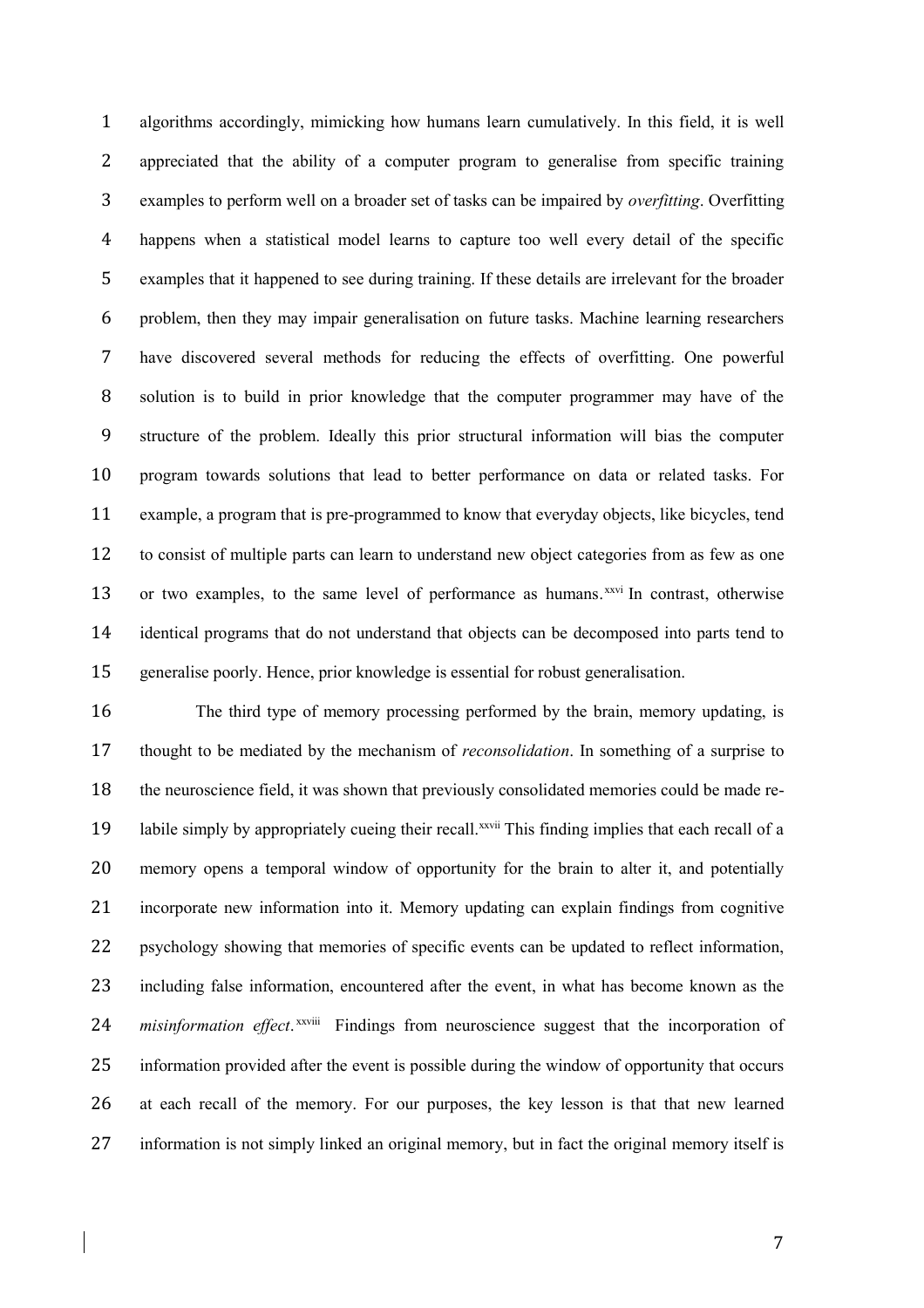altered. This may result in aspects of the old memory potentially being lost in the process. In

this sense, the brain performs a true updating, not simply an accumulation of information.

### **4. Limited functioning of information storage and access technologies**

 In this section we show that the functions of memory outlined in section 3 facilitate the achievement of one of the most important goals of education: the transference of learning.

 The transference of learning involves information being used outside of the context in 8 which it was initially learnt.<sup>xxix</sup> It is widely accepted among educators that transference is a 9 crucial component of education).<sup>xxxxxxi</sup> Educators aim for the information that they convey to their students to be utilised under a variety of different conditions, inside and outside of the 11 classroom<sup>xxxii</sup> rather than the benefits of their learning to be confined to the context of learning. For example, a student might study population growth in ecology, learn that exponential growth of groups occurs when there are no barriers to slow growth, then transfer this learning to the consideration of infectious disease in epidemiology, concluding that 15 diseases will spread exponentially if barriers are not in place.<sup>xxxiii</sup> In this case, what is learnt about one case could be applied in another educational context (in another class) or outside of the classroom. Another example would be a student of history who learns about the dangers of populism by learning about one case in history and applies their learning to other historical cases, and then compares each of these cases to what is currently occurring within her home country. In the final case, the student could develop a general picture of the dangers of populism on the basis of considering two or more historical cases, and the general picture 22 could then be used to understand current events.

23 What is most important for our purposes is that all cases of transfer of learning are highly dependent on the functions of human memory outlined in section 3. This point can be understood by considering the various stages of information processing involved in the transference of learning.

 For transference to occur, information about different cases must *be linked together*, e.g. information about two cases of populism. If information about case of populism A is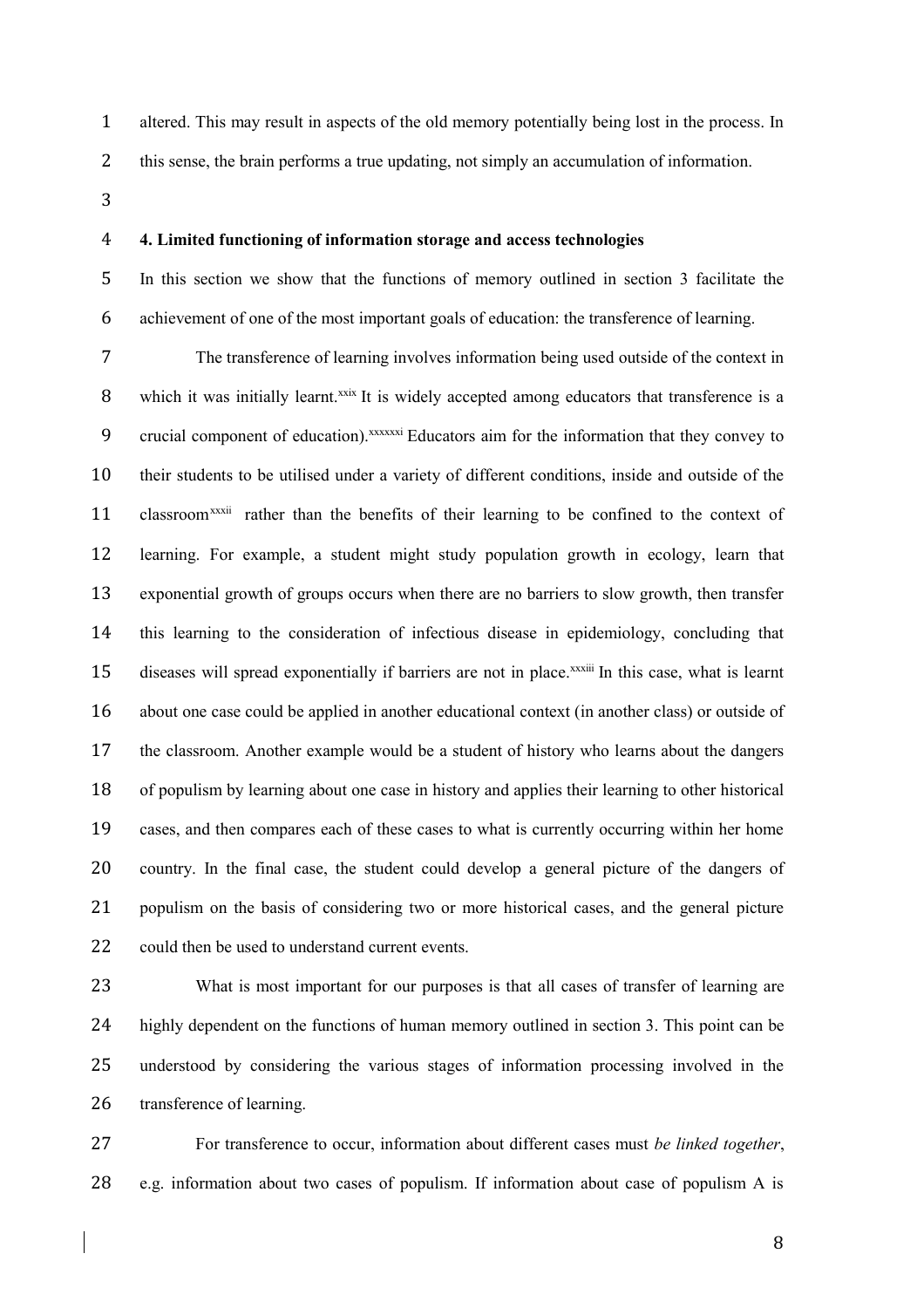never connected to case of populism B then learning about case A will not be transferred to case B. In order to ensure that the information is linked where appropriate, an *abstract representation* must be formed that reflects the commonalities between the cases, e.g. the feature of the cases that are due to populism rather than something else. This requires abstracting away from the details that differ between the cases and detecting a common 6 core.<sup>xxxiv</sup> Where people fail to engage in transfer of learning this can be because they attend 7 too heavily to details of a specific case, failing to see the commonalities between cases.<sup>xxxv</sup> Once an abstract representation has been formed, there is the potential to identify numerous different learning contexts in which previously learned knowledge could be applied. By applying learning across new contexts it will be possible to refine the abstract representation to reflect the new information that becomes linked together through the process of transfer. It will also be possible to change one's view of the information learnt in the initial stages of learning. If one's initial learning about populism is challenged by comparing it to other cases of populism, through the process of transfer of learning, the earlier *learning can be updated.*<sup>xxxvi</sup>

 We have seen that each of these processes—linking together of information, formation of abstract representation, and updating of learned information—are facilitated by the nature of human memory systems. It therefore follows that the functions of human memory systems, other than the storage and retrieval of information—facilitate the core goal of education that is transference of learning.

 It is worth noting that not all types of learning can be transferred. For some information, there is no way to find commonalities between examples to build an abstraction. For example, there is no way of predicting someone's phone number from their name. This means that it would be impossible to study a list of name/phone number pairings to discover some underlying structure with which to build an abstract model, that could later help you to predict a new person's phone number based on name alone. In situations like these it makes sense to offload the information to external devices, both because they are good at storing a large amount of information, and because the student will not miss out on any abstractions by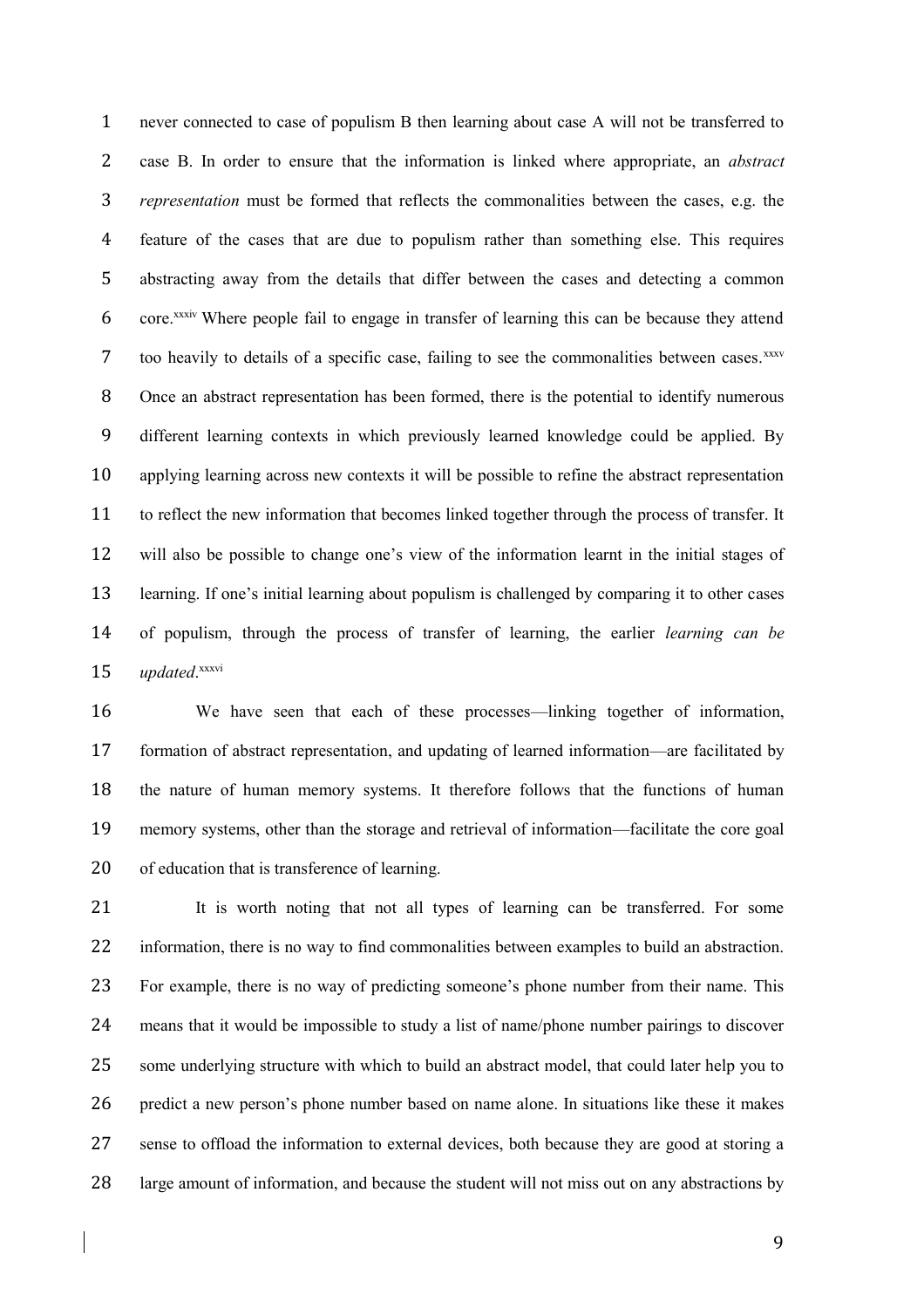doing so. This observation is consistent with the claims made in the current discussion, however, because our aim is to show that there is a *significant subset of* information that can usefully be transferred by forming abstractions, and that this transference is likely to be missed with increased dependence on information storage and access technologies. Our claim is not that all information can usefully be transferred in this way.

# **5. Educational Technologies and a Failure of Functioning**

 So far we have argued that human memory systems function in ways other than simply storing and retrieving information, and that these functions are important to the achievement of transference of learning—a central goal of education. This section shows that the same functions are unlikely to be performed as students increasingly depend on information storage and access technologies.

 The argument outlined so far provides good *prima facie* reasons for accepting this conclusion. It has identified advantages for learning which are the result of the systems operating in ways that differ from how information storage and access technologies operate, i.e. solely providing a facility for storage and retrieval of information. This suggests that if people who increase their usage of information storage and access technologies also reduce the extent to which they internalise information to memory, they will miss out on advantages for learning.

 It is, of course, important for us to show that these phenomena—i.e. (i) the increase in use of information storage and access technologies and (ii) the reduction of internalisation of 22 information to memory—reliably co-occur. Why should we think this? First of all, there may be cases where the co-occurrence would be intentional. For example, teachers who adopt the connnectivist viewpoint might decide that it is no longer important to teach students information for storing in their internal memories, due to the existence of new technologies. This might be reflected in their teaching practice. Alternatively, widespread use of information storage and access technologies might lead to an unintentional reduction in learners' internally stored information. For example, it has been found that people tend to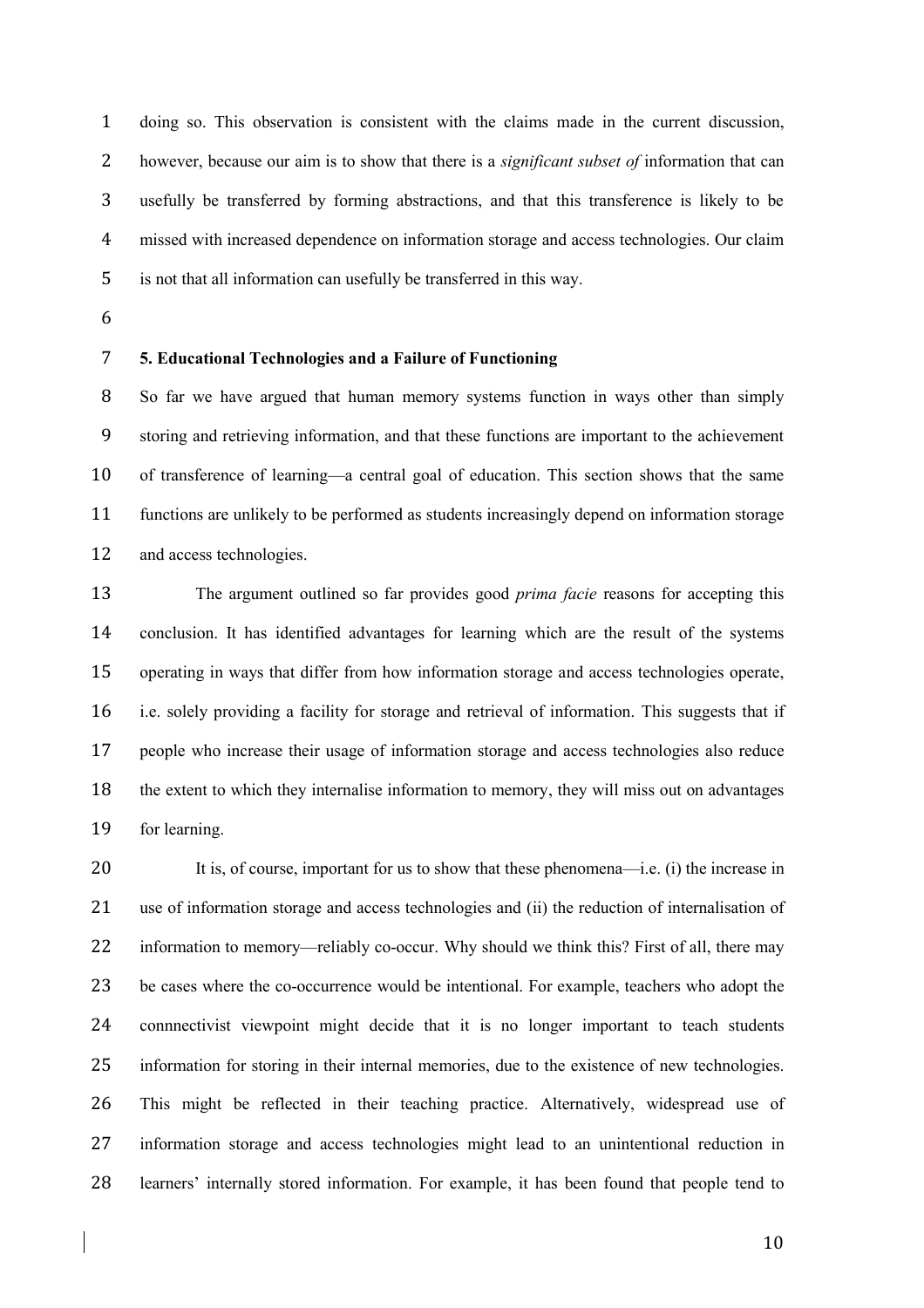1 forget information that they think will be stored externally.<sup>xxxvii</sup> If the process of using these external technologies is not sufficient to trigger the brain functions that facilitate transfer of learning, transference may become less likely.

 To see why it is that the use of technologies does not involve the performance of these functions it is first important to note that there is more than one way that information storage and access technologies could be adopted, depending on (a) the specific technologies and (b) the aims of those adopting them. In some cases, students might go through an initial learning experience in which they cognitively process information before storing it to one of the technologies. Students using note-taking applications could fit this description. In other cases, students might never go through an initial learning experience in which they cognitively process information. They might instead be merely instructed upon how to access information from the technologies, for example by searching Wikipedia. In both types of cases students are susceptible to missing the benefits of transference of learning.

 Let us begin by focusing on the second case, those students who do not cognitively process the information. As they have not processed the information, they cannot have built abstract representations of the information. Without building these abstractions, the students will not be able to identify new cases in which previous learning is relevant.

 It might be thought, however, that students could simply search for information when they encounter a task or problem for which information stored in these technologies could usefully be applied. For example, a person interested in understanding how diseases spread could search information storage and access technologies, such as Google or Wikipedia, to 22 find an abundance of information relating to the topic. There are a number of problems with 23 this response.

 First of all, searches of this type will likely be too narrow to facilitate the type of transfer possible through the use of internal memory systems. This is because those engaging in the searches will not be aware of what information could usefully transfer and therefore would not search effectively for information. For instance, a search for information about how diseases spread that uses disease-specific keywords is unlikely to reveal information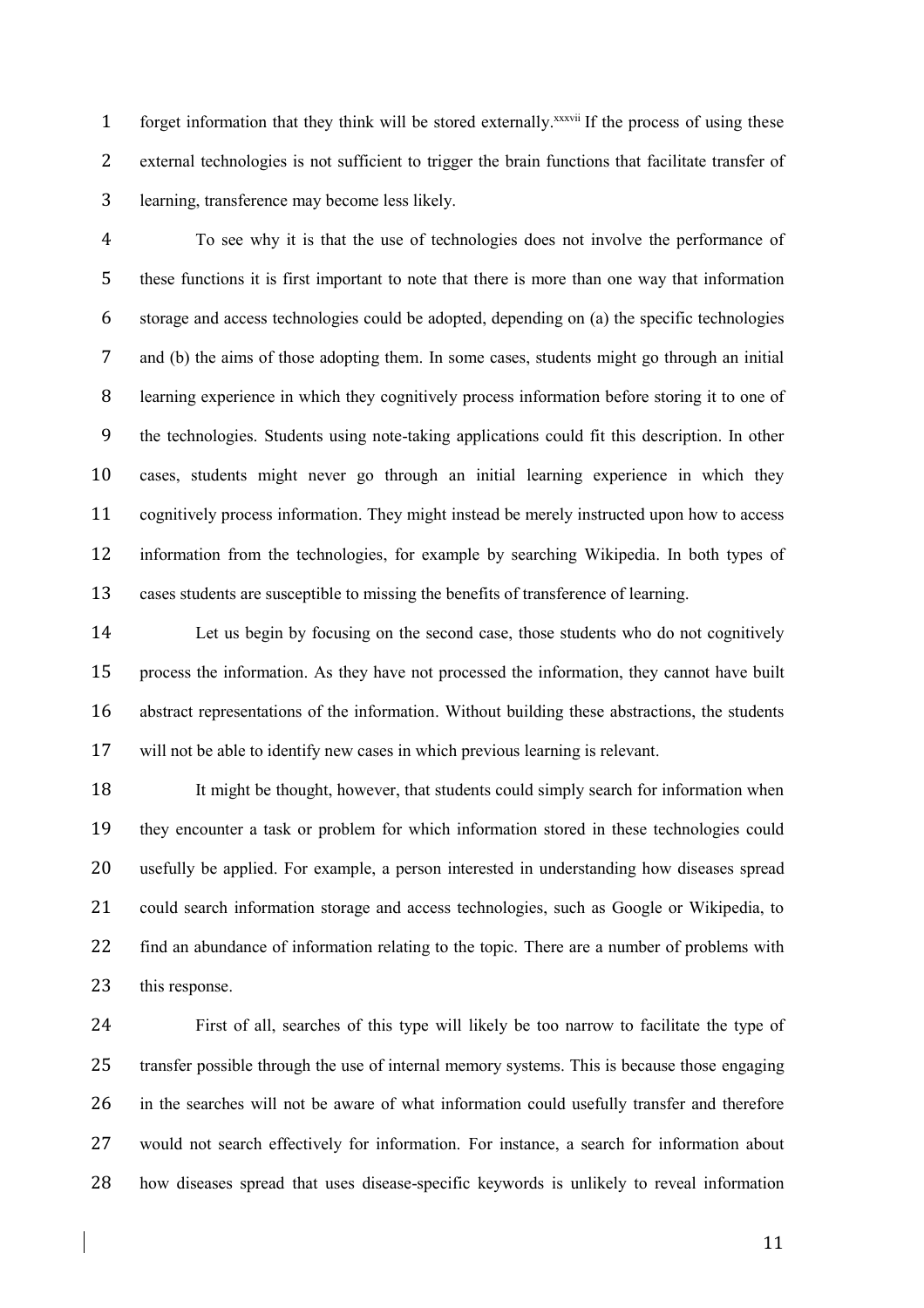about the growth of populations in ecology. Although a description of the commonalities between these two processes may exist somewhere in the external storage system, successful discovery of this information would require that the person engaging in the search used the right search terms, i.e. terms that reflected the connection between the two types of information. However, students are unlikely to search in this way if they are unaware of the connection between the types of information because they have not formed an abstract representation reflecting the common core of the two types of information. And they will not have formed an abstract representation of this type if they have never internalised the information.

 One way to understand this point is by considering Donald Rumsfeld's infamous distinction between *known unknowns* and *unknown unknowns*. One natural interpretation of this distinction is that known unknowns are things that we know we do not know. On the 13 other hand, unknown unknowns are the things that we don't know that we don't know.  $\frac{xxx}{i}$  A learner who sought and found information about the growth of populations in order to gain insights about the spread of disease would have to know that there was a connection between these cases that they did not know enough about. However, if they have not formed an abstract representation of the common core of the two cases then they will not be aware of the connection. The information about the connection between the cases will be an unknown unknown. Consequently, the student is unlikely to find the information through a search of information storage and access technologies.

 Second, even if students were reliably able to access the information they needed by searching information storage and access technologies to identify information that would be relevant to their learning, the process may be impractically time-consuming, or might interfere with other cognitive tasks. Insights that we have gained from previous learning experiences are constantly informing new experiences that we have, inside and outside of the classroom. This can be achieved automatically or offline by the brain, therefore quickly and efficiently, without producing significant interference with other cognitive tasks. A switch to increased use of searching technologies may lead to these features being lost.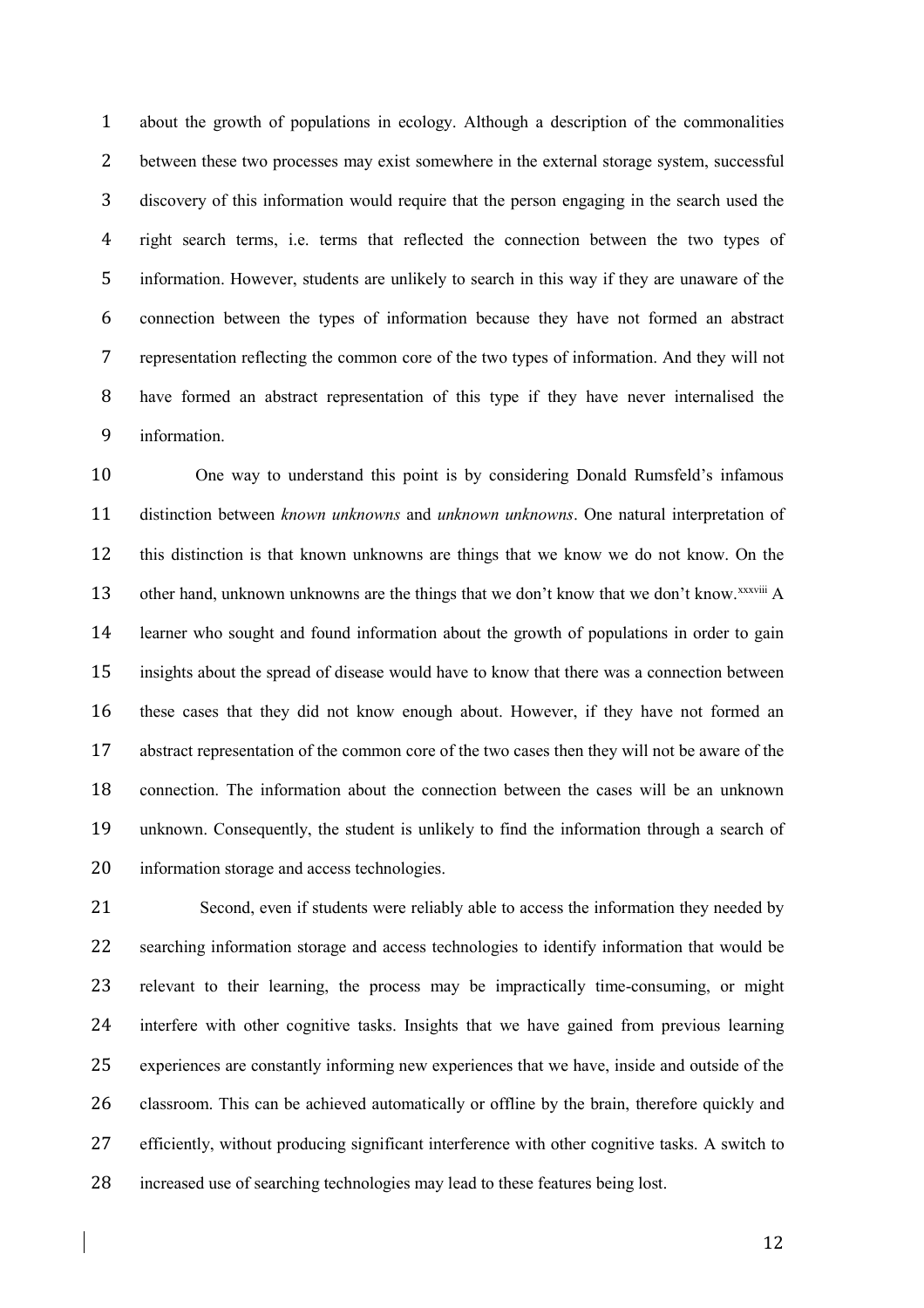What about students who do engage in some cognitive processing before offloading information to information storage and access technologies? Will they too miss out on the benefits of transference of learning? Discussions from the neuroscience of memory suggest that they will.

 The main difference between students who engage in some cognitive processing of information before offloading it and those that do not is that the former will temporarily engage with the information. Lessons from neuroscience suggest that temporary access to information will often not suffice to produce the abstract representations that are necessary for successful transference of learning. The research suggests that the process of memory abstraction is tied to the slow neocortical learning system so it takes time: minimally one 11 night's sleep, but perhaps several months. xxxix This implies that if students only briefly process the information and then it is actively forgotten, as it is likely to be when a student is 13 aware that the information will be stored and accessible in an external device,  $x<sup>1</sup>$  the information is likely not to be stored for long enough to allow full abstraction to occur.

 To clarify, we are not claiming that any use of information storage and access technologies will necessarily block the processes of consolidation and transference. On the contrary, appropriate use of these technologies could be helpful. For example, if the technology is used periodically to recall information it may help refresh the memory and enable the student to form abstractions. Alternatively, the technology could be used to re- present the information in new ways, for example via data visualisations, which could also help the student to form abstractions. The distinction here is that in the cases in which it is helpful the technology would not be used to replace human memory, but instead it would be used in ways that could improve the performance of the biological processes underlying transference.

 In sum, then, students who offload information to information storage and access technologies, and depend on their ability to later access information from the devices rather than retrieve it from memory, are highly susceptible to missing out on the advantages of transference of learning that internal memory systems supply.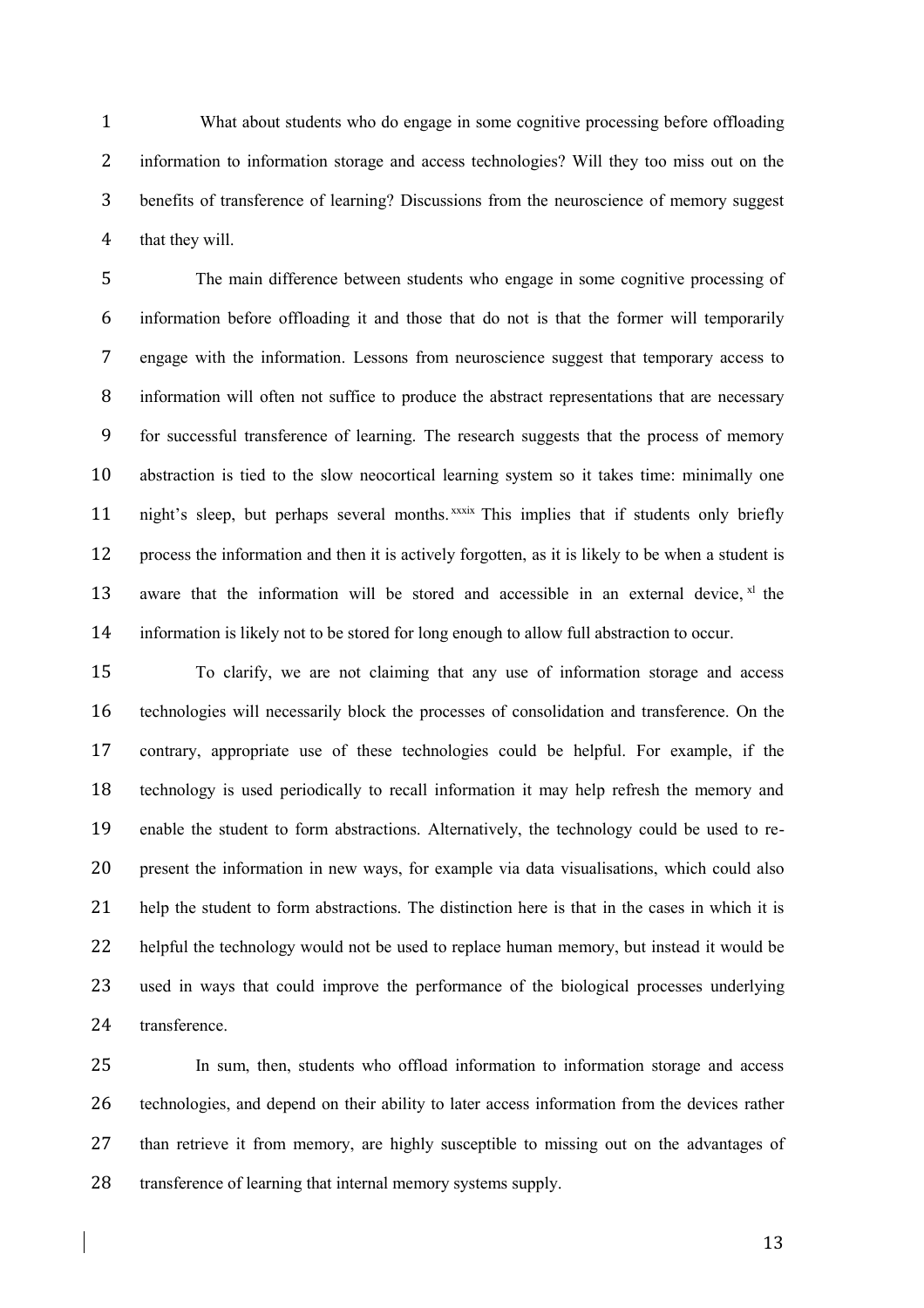### **Conclusion**

 Human memory systems do not function like a storehouse. They perform functions other than storing and providing access to information, including linking together information about different events, forming abstract representations, and facilitating the updating of information stored to memory. Each of these functions supports the transference of learning, which is a core goal of education. These functions may be impaired if future students become increasingly dependent on technologies that function more like a storehouse, i.e. information storage and access technologies. If so, the increased use of information storage and access technologies could undermine one of the main goals of education. We suggest that future educationalists should design teaching plans that deliver the types of information that would most help student build links and abstractions across material, while simultaneously encouraging students to offload non-structured or detailed information to external storage technologies, as appropriate. Such a balanced approach could maximise the benefits of both 15 minds and and machines.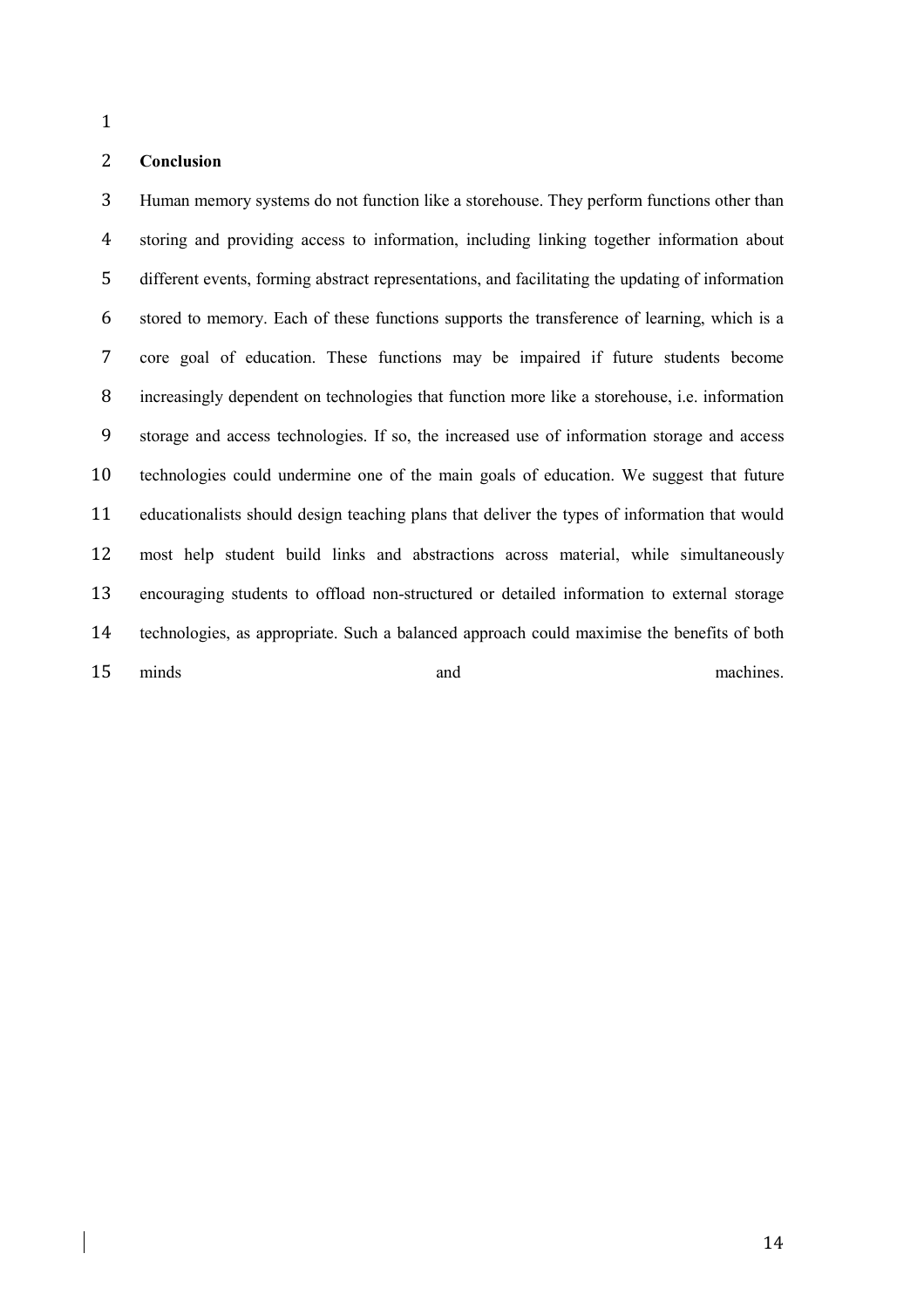vi Robins, Sarah K. "Misremembering." *Philosophical Psychology* 29, no. 3 (2016): 432-447.

vii Loftus, Elizabeth F., and John C. Palmer. "Reconstruction of automobile destruction: An example of the interaction between language and memory." *Journal of verbal learning and verbal behavior* 13, no. 5 (1974): 585-589; Roediger, Henry L., and Kathleen B. McDermott. "Creating false memories: Remembering words not presented in lists." *Journal of experimental psychology: Learning, Memory, and Cognition* 21, no. 4 (1995): 803; Schacter, Daniel L., Donna Rose Addis, and Randy L. Buckner. "Remembering the past to imagine the future: the prospective brain." *Nature Reviews Neuroscience* 8,

viii Sutton, John. *Philosophy and memory traces: Descartes to connectionism*. Cambridge University Press, 1998.

ix See, e.g., De Brigard, Felipe. "Is memory for remembering? Recollection as a form of episodic hypothetical thinking." *Synthese* 191, no. 2 (2014): 155-185.; Sutton, John. "Adaptive misbeliefs and false memories." *Behavioral and Brain Sciences* 32, no. 6 (2009): 535-536; Sutton, John. "Observer perspective and acentred memory: Some puzzles about point of view in personal

memory." *Philosophical Studies* 148, no. 1 (2010): 27-37; Michaelian, Kourken. "Generative memory." *Philosophical psychology* 24, no. 3 (2011): 323-342; Robins, Sarah K.

"Misremembering." *Philosophical Psychology* 29, no. 3 (2016): 432-447.

x See, e.g. Schacter, Daniel L., Donna Rose Addis, and Randy L. Buckner. "Remembering the past to imagine the future: the prospective brain." *Nature Reviews Neuroscience* 8, no. 9 (2007): 657; Schacter, Daniel L., Scott A. Guerin, and Peggy L. St Jacques. "Memory distortion: An adaptive perspective." *Trends in cognitive sciences* 15, no. 10 (2011): 467-474.

See, e.g. Stickgold, Robert, and Matthew P. Walker. "Sleep-dependent memory triage: evolving generalization through selective processing." *Nature neuroscience* 16, no. 2 (2013): 139 ; Eichenbaum, Howard, and Neal J. Cohen. "Can we reconcile the declarative memory and spatial navigation views on hippocampal function?." *Neuron* 83, no. 4 (2014): 764-770; Richards, Blake A., and Paul W. Frankland. "The persistence and transience of memory." *Neuron* 94, no. 6 (2017): 1071-1084.

<sup>xii</sup> The functions that we identify support the acquisition of knowledge, so they can be described as bringing epistemic benefits. See Puddifoot, Katherine, and Lisa Bortolotti. "Epistemic innocence and the production of false memory beliefs." *Philosophical Studies*: 1-26 for further discussion of the epistemic benefits other than accurately representing the past that are associated with human memory systems.

xiii Thota, Neena. "Connectivism and the use of technology/media in collaborative teaching and learning." *New Directions for Teaching and Learning* 2015, no. 142 (2015): 81-96; Siemens, George. "Connectivism: A Learning Theory for the Digital Age". *International Journal of Instructional Technology and Distance Learning (ITDL)* (2005). URL[: http://er.dut.ac.za/handle/123456789/69](http://er.dut.ac.za/handle/123456789/69) (accessed July 31st 2017).

xiv See, e.g. Wheeler, Michael. "Thinking beyond the brain: Educating and building from the standpoint of extended cognition." *Computational Culture* 1 (2011).

xv Bruner, Jerome Seymour. *The culture of education*. Harvard University Press, 1996. xvi Desmarais, Michel C., and Ryan S. Baker. "A review of recent advances in learner and skill modeling in intelligent learning environments." *User Modeling and User-Adapted Interaction* 22, no. 1-2 (2012): 9-38.

xvii Marsick, Victoria, and Karen Watkins. *Informal and Incidental Learning in the Workplace (Routledge Revivals)*. Routledge, 2015.

xviii Hayes, Tracy. "Informal education, childhood and youth: geographies, histories, practices." (2016): 619-621.

xix McGaugh, James L. "Memory--a century of consolidation." *Science* 287, no. 5451 (2000): 248-251.

 $\overline{a}$ 

<sup>&</sup>lt;sup>i</sup> It might be useful to note that one technology can fall under various categories, e.g. a tablet.

ii Tondeur, Jo, Johan Van Braak, and Martin Valcke. "Towards a typology of computer use in primary education." *Journal of Computer Assisted Learning* 23, no. 3 (2007): 197-206.

iii Selwyn, Neil. *Education and technology: Key issues and debates*. Bloomsbury Publishing, 2016. iv Ibid.

<sup>v</sup> See, e.g. Cherniak, Christopher. "Rationality and the structure of human memory." *Synthese* 57, no. 2 (1983): 163-186; Brady, Timothy F., Talia Konkle, and George A. Alvarez. "A review of visual memory capacity: Beyond individual items and toward structured representations." *Journal of vision* 11, no. 5 (2011): 4-4.

no. 9 (2007): 657.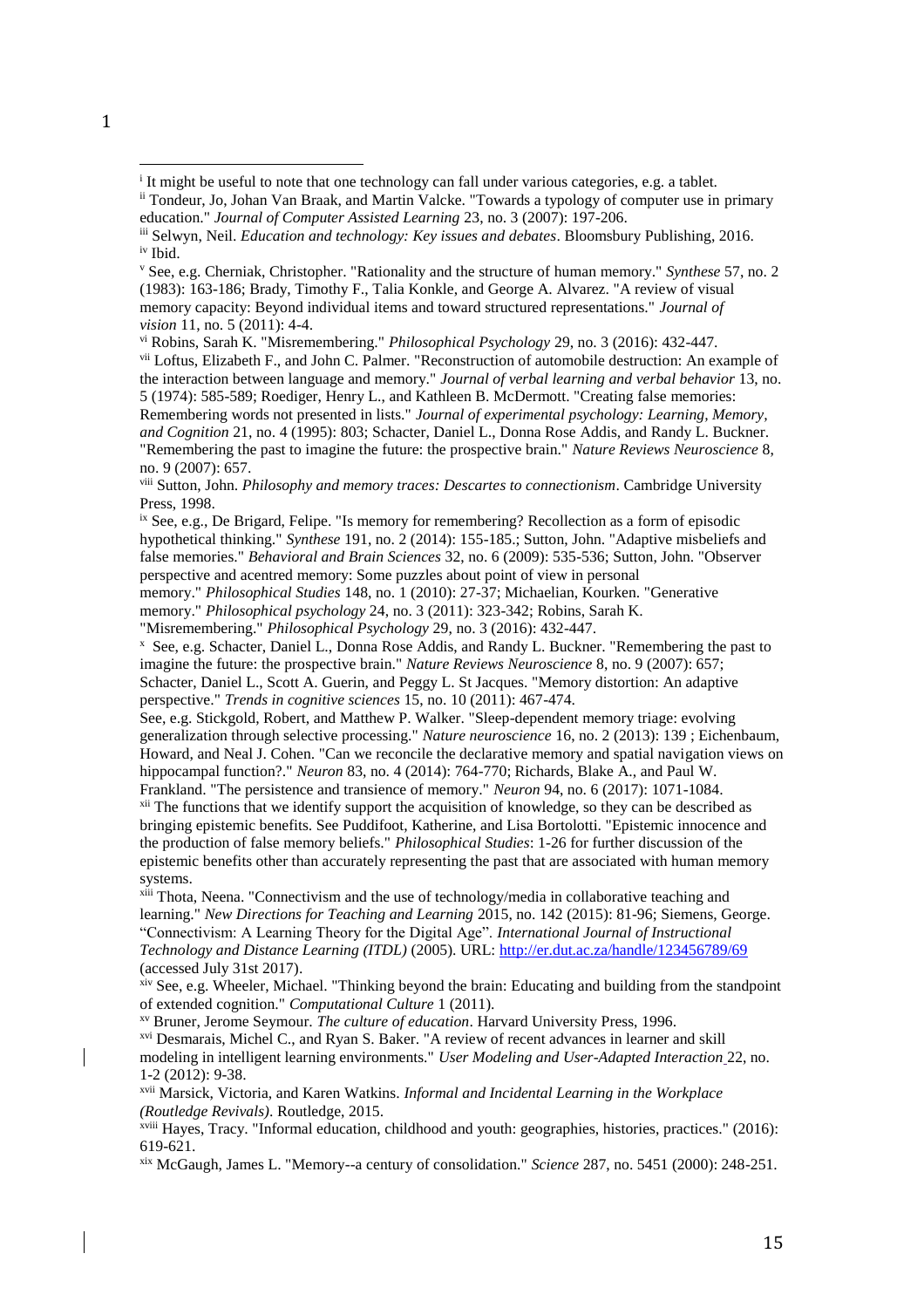xx Alvarez, Pablo, and Larry R. Squire. "Memory consolidation and the medial temporal lobe: a simple network model." *Proceedings of the national academy of sciences* 91, no. 15 (1994): 7041-7045; Buzsáki, György. "Two-stage model of memory trace formation: a role for "noisy" brain states." *Neuroscience* 31, no. 3 (1989): 551-570; Marr, David, David Willshaw, and Bruce McNaughton. "Simple memory: a theory for archicortex." In *From the Retina to the Neocortex*, pp. 59- 128. Birkhäuser Boston, 1991.

xxi Buzsáki, György. "Two-stage model of memory trace formation: a role for "noisy" brain states." *Neuroscience* 31, no. 3 (1989): 551-570; Wilson, Matthew A., and Bruce L. McNaughton. "Reactivation of hippocampal ensemble memories during sleep." *Science* 265, no. 5172 (1994): 676- 679; O'Neill, Joseph, Barty Pleydell-Bouverie, David Dupret, and Jozsef Csicsvari. "Play it again: reactivation of waking experience and memory." *Trends in neurosciences* 33, no. 5 (2010): 220-229. xxii Winocur, Gordon, Morris Moscovitch, and Melanie Sekeres. "Memory consolidation or transformation: context manipulation and hippocampal representations of memory." *Nature neuroscience* 10, no. 5 (2007): 555; Stickgold, Robert, and Matthew P. Walker. "Sleep-dependent memory triage: evolving generalization through selective processing." *Nature neuroscience* 16, no. 2 (2013): 139

xxiii Brainerd, Charles J., and Valerie F. Reyna. "Fuzzy-trace theory and false memory." *Current Directions in Psychological Science* 11, no. 5 (2002): 164-169.

xxiv Lewis, Penelope A., and Simon J. Durrant. "Overlapping memory replay during sleep builds cognitive schemata." *Trends in cognitive sciences* 15, no. 8 (2011): 343-351.

xxv O'Donnell, Cian, and Terrence J. Sejnowski. "Selective memory generalization by spatial patterning of protein synthesis." *Neuron* 82, no. 2 (2014): 398-412.

xxviLake, Brenden M., Ruslan Salakhutdinov, and Joshua B. Tenenbaum. "Human-level concept learning through probabilistic program induction." *Science* 350, no. 6266 (2015): 1332-1338.

xxvii Nader, Karim, Glenn E. Schafe, and Joseph E. Le Doux. "Fear memories require protein synthesis in the amygdala for reconsolidation after retrieval." *Nature* 406, no. 6797 (2000): 722.

xxviii Loftus, Elizabeth F., and John C. Palmer. "Reconstruction of automobile destruction: An example of the interaction between language and memory." *Journal of verbal learning and verbal behavior* 13, no. 5 (1974): 585-589.

xxix Woodworth, Robert S., and E. L. Thorndike. "The influence of improvement in one mental function upon the efficiency of other functions.(I)." *Psychological review* 8, no. 3 (1901): 247.

xxx Bransford, John D., and Daniel L. Schwartz. "Chapter 3: Rethinking transfer: A simple proposal with multiple implications." *Review of research in education* 24, no. 1 (1999): 61-100.; Perkins, David N., and Gavriel Salomon. "Transfer of learning." *International encyclopedia of education* 2 (1992): 6452-6457.

xxxi There has been some skepticism about whether transference of learning actually occurs. See, e.g., Thorndike and Woodward's (1901) seminal paper. However, we are construing transference very broadly, to reflect the full range of activities accepted as such in the literature, and find it highly implausible that none of the examples discussed are genuine cases in which people could transfer learning.

xxxii Bransford, John D., and Daniel L. Schwartz. "Chapter 3: Rethinking transfer: A simple proposal with multiple implications." *Review of research in education* 24, no. 1 (1999): 61-100.

xxxiii Kaminski, Jennifer A., Vladimir M. Sloutsky, and Andrew F. Heckler. "The cost of concreteness: the effect of nonessential information on analogical transfer." *Journal of Experimental Psychology: Applied* 19, no. 1 (2013): 14.

xxxiv Kaminski, Jennifer A., Vladimir M. Sloutsky, and Andrew Heckler. "Transfer of mathematical knowledge: The portability of generic instantiations." *Child Development Perspectives* 3, no. 3 (2009): 151-155.

xxxv Ibid.

 $\overline{a}$ 

xxxvi It might be objected that updating memories about a past learning experience is costly, leading to an inaccurate representation of the initial learning experience and a lack of self-knowledge about what has been learnt. These are real costs, undermining the student's ability to represent the past accurately. However, with respect to the goal of storing learnt information so that it can later be accessed and used, for example, in further transference of learning, the updating of the memory can be highly beneficial. It enables the information learnt through the process of transference to be stored without using extra storage space, which is limited. See, e.g. Cherniak, Christopher. "Rationality and the structure of human memory." *Synthese* 57, no. 2 (1983): 163-186. Under such circumstances, the costs of memory updating might be viewed as the lesser of two epistemic evils (see, Bortolotti, Lisa. "Epistemic benefits of elaborated and systematized delusions in schizophrenia." *The British journal for the philosophy of*